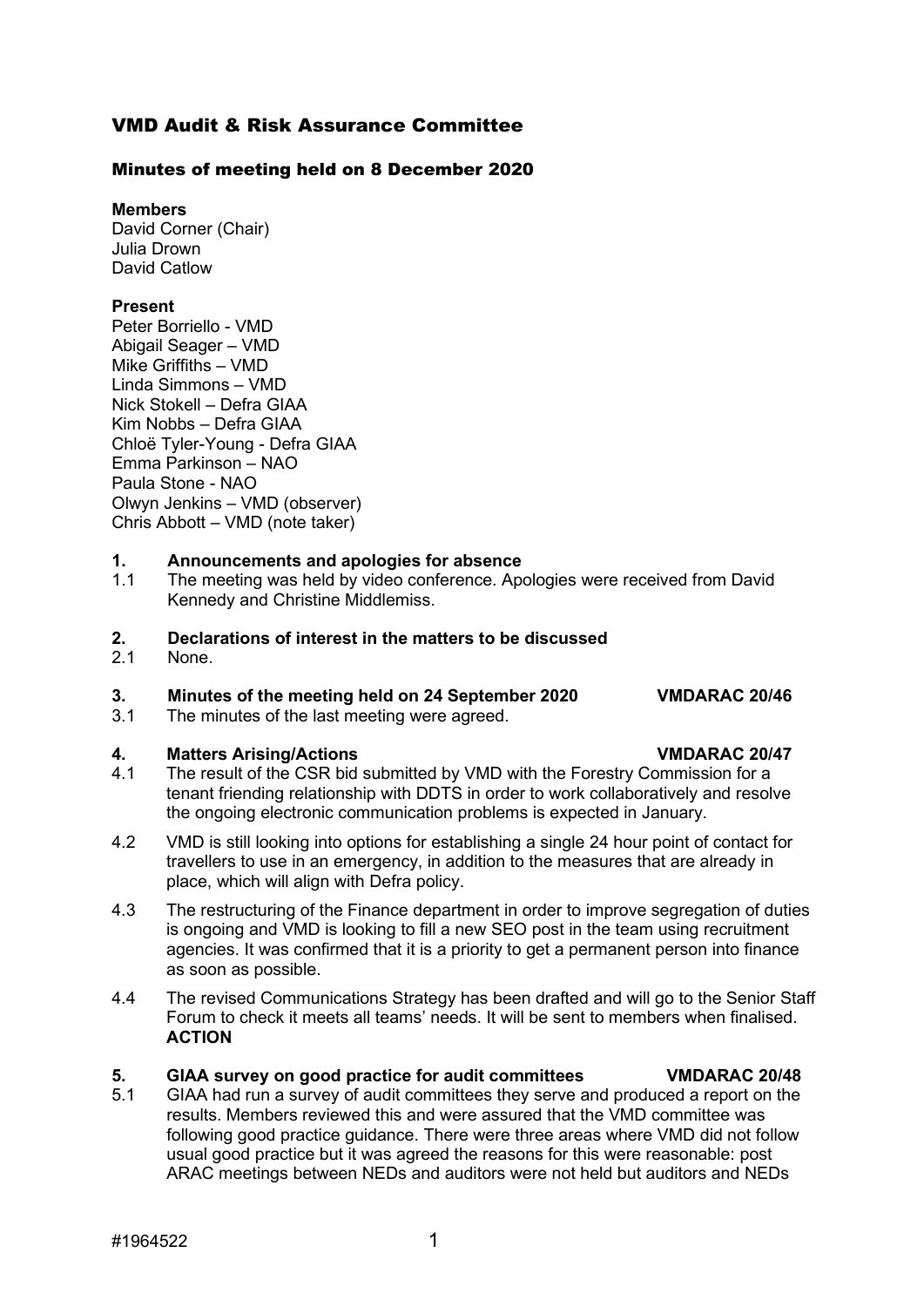are content that lines of communication are open outside meetings; department representatives do not attend often but they are issued with a standing invitation and the committee can function well without their attendance; terms of reference are reviewed every 3 years which was adequate.

5.2 It was noted that cyber security is regularly reviewed by the committee and VMD would provide a record of threats it has dealt with at the next meeting. **ACTION**

## **Financial Year 2020/21**

### **6. Internal audit progress report VMDARAC 20/49**

- 6.1 GIAA reported that the AMR audit had been delayed but would be completed before the end of the year. The special imports audit would be completed by February.
- 6.2 The committee reviewed the completed report on the Business IT Enhancement (BITE) programme, which was put in place to develop new and replacement IT systems, and congratulated VMD on the substantial assurance it provided. Members noted it would be useful to revisit the subject once the road map was finalised and milestones identified.
- 6.3 GIAA reported that it had accidentally shared data from a previous audit with a company representative. The recipient had not viewed the material and GIAA was now using different software which would prevent it happening again. The committee asked GIAA to provide a written note on the incident and actions taken for the next meeting. **ACTION**

**7. External audit plan Propertive and Texternal audit plan VMDARAC 20/50**<br>**7.1** NAO presented their audit plan for 2020/21 which will focus on eight areas of the NAO presented their audit plan for 2020/21 which will focus on eight areas of the VMD's business. An interim report will be provided in February and the final report will be produced by the end of May. Concerns were raised over the audit fee which had increased due to new risks.

# **8. VMD Finance/Other**

- 8.1 Draft Governance Statement **VMDARAC 20/51**
	- 8.1.1 Members reviewed the draft Governance Statement and requested some minor amendments.
- 8.2 Year-End timetable **VMDARAC 20/52**
	- 8.2.1 It was agreed to reschedule the ARAC meeting planned for 27 May to 1 July in order to allow review of the final financial audit and accounts. VMD will circulate documents at the start of May for comments by the end of the month.

8.3 Implementation of auditors' previous recommendations **VMDARAC 20/53** The report on implementation of auditors' previous recommendations was reviewed.

## **Audit & Risk Committee Procedural Items**

### **9. Papers circulated to the Committee since the last meeting**

9.1 Transition and Trade reports had been circulated.

# **10***.* **Risk and Assurance**

## 10.1 **Risk Register VMDARAC 20/54**